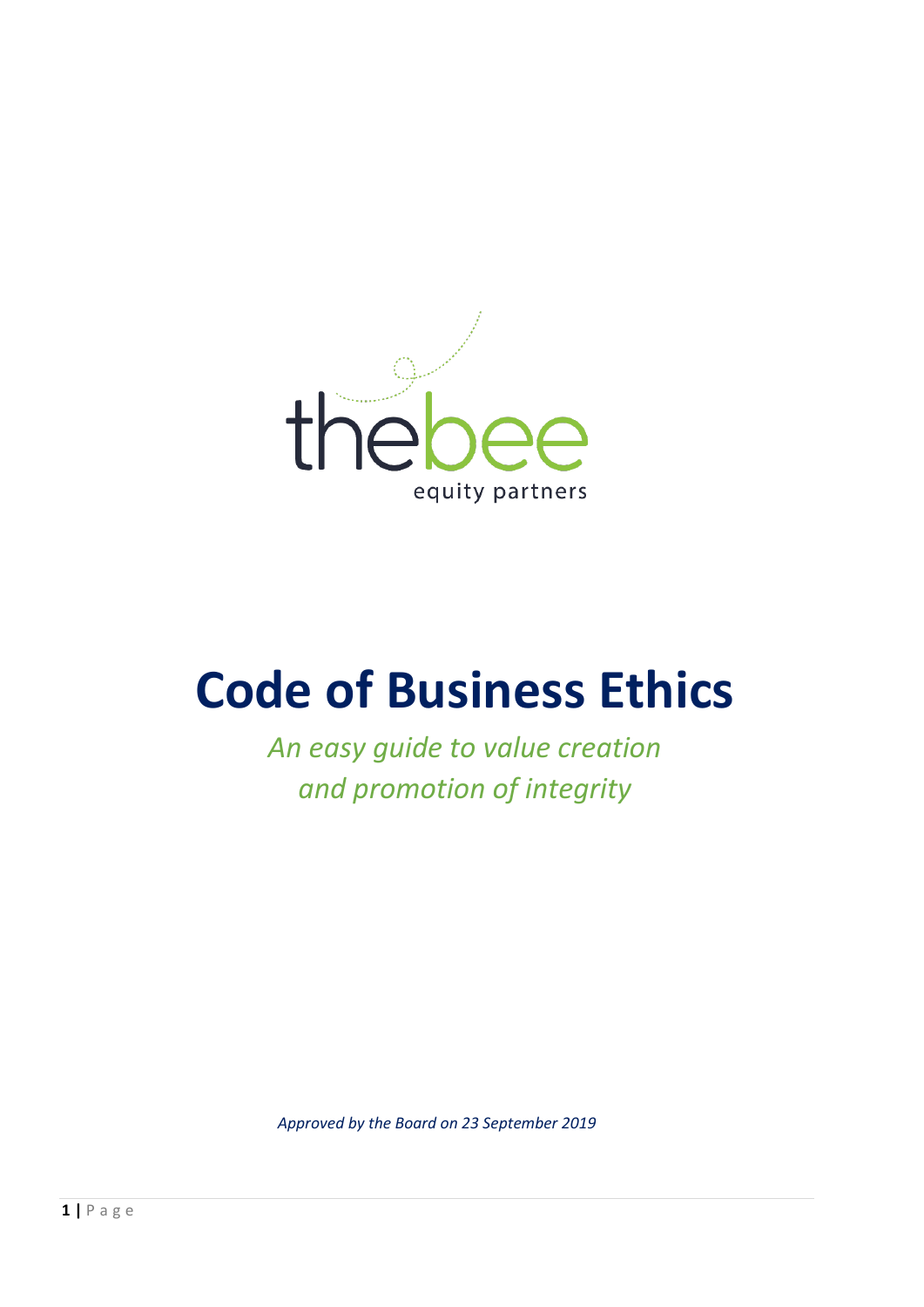# *Contents*

| $\mathbf{1}$     | <b>Introduction</b>                                           | 5  |
|------------------|---------------------------------------------------------------|----|
| $\overline{2}$   | <b>Scope and responsibility</b>                               | 5  |
| 3                | <b>Workplace Behaviours</b>                                   | 6  |
|                  | <b>Human Rights</b>                                           | 6  |
|                  | <b>Working Conditions and Equal Opportunity</b>               | 6  |
|                  | Safety and Health / Environment Sustainability                | 6  |
|                  | Drugs and Alcohol / Intoxicants Abuse                         | 7  |
| 4                | <b>Business Behaviours</b>                                    | 8  |
|                  | <b>Compliance with Laws and Corporate Rules</b>               | 8  |
|                  | <b>Corruption and Bribery</b>                                 | 8  |
|                  | <b>Facilitation Payments</b>                                  | 9  |
|                  | Charitable Donations, Sponsorships and Community Investments  | 9  |
|                  | <b>Political Contributions and Activities</b>                 | 9  |
|                  | <b>Fair Competition</b>                                       | 10 |
|                  | <b>Data Protection and Privacy</b>                            | 10 |
|                  | Accurate and Complete Data, Records, Reporting and Accounting | 10 |
|                  | Prevention of Money Laundering and Terrorism Financing        | 11 |
|                  | <b>Management of External Communication</b>                   | 11 |
|                  | <b>Fair procurement process</b>                               | 11 |
| 5                | <b>Individual Behaviours</b>                                  | 12 |
|                  | Confidentiality                                               | 12 |
|                  | <b>Insider Trading Prohibited</b>                             | 12 |
|                  | Conflict of Interest                                          | 12 |
|                  | Proper Use of the Company Property and Assets                 | 13 |
| 6                | <b>Gifts &amp; Hospitality Policy</b>                         | 14 |
| 7                | <b>Raising Concerns Openly</b>                                | 15 |
|                  |                                                               |    |
| 8                | Administration of the Code and the Governance of Ethics Risk  | 17 |
| <b>Annexures</b> |                                                               | 20 |
|                  |                                                               |    |

# A – Guidelines to Ethical Decision Making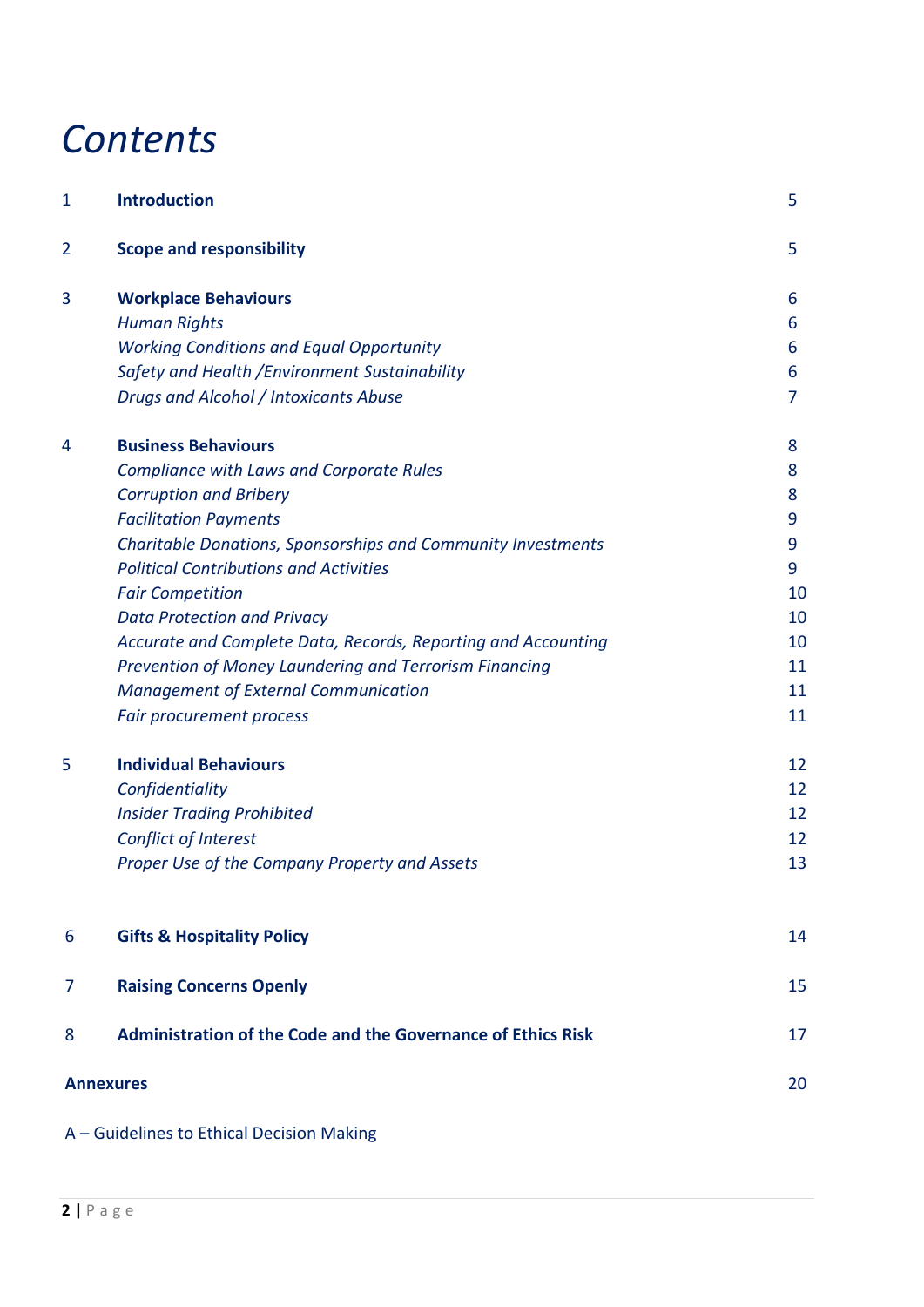# **Overview of The Bee Equity Partners Ltd**

We are an investment company founded in 1974 and listed on the Development and Enterprise Market of the Stock Exchange of Mauritius. We are a subsidiary of IBL Ltd, the leading diversified conglomerate in Mauritius.

We hold and manage a diversified portfolio of investments spanning various asset classes, from listed and unlisted equities to debt instruments. We have a bold strategy to specialize in the private equity investment business, with a primary focus on supporting SMEs and new ventures in Mauritius and the region. We partner with talented entrepreneurs to help build sustainable business ventures at various stages of development, from start up to scale up. We strive to create value by providing our investee companies with governance support, industry expertise, strategic guidance, financial skills and access to our extensive business networks. Our ultimate goal is to invest with impact, fostering entrepreneurship in Mauritius whilst generating superior risk-adjusted returns for Shareholders.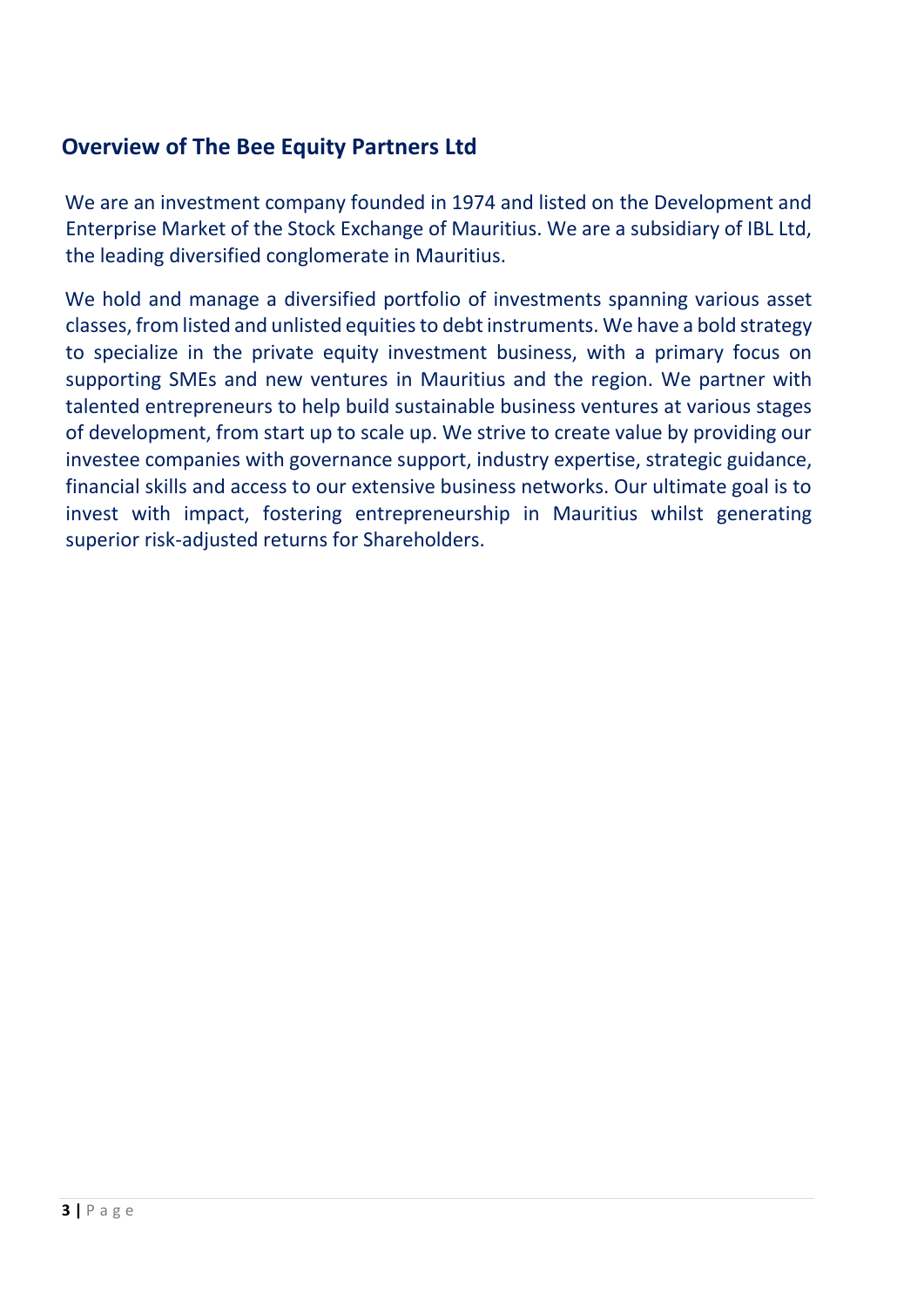# **1. Introduction**

This Code of Business Ethics (the "Code") is built on the values of The Bee Equity Partners Ltd ("The Bee" or "The Company") and its corresponding precepts. It aims at providing a framework for what The Bee considers responsible professional and individual behaviors.

As an employee of The Bee, you must follow the principles set out in this Code, and always strive to exercise sound decision making judgment, care and consideration, in everything you do for the Company.

References in this Code to "The Bee" or the "Company" should be understood as The Bee Equity Partners Ltd and its subsidiary, Flacq Associated Stonemasters Ltd ("FAST").

# **2. Scope and responsibility**

This Code applies to all employees<sup>1</sup> and board members of The Bee as well as The Bee board representatives sitting on the board of its subsidiary and associates.

We shall avoid acting or encouraging others to act in violation with this Code, even if such actions may sometime appear to be ethical. If we doubt whether a particular action or activity is ethically acceptable, we should refer to the Guideline set out in Annex A ("Guideline to Ethical Decision Making").

Managers are responsible for promoting this Code and monitoring its compliance within their respective teams. We shall all lead by example by upholding the principles of this Code. Should an improper practice or irregularity occur, The Bee is committed to respond appropriately and take the necessary remedial action to prevent recurrence.

Regarding Directors, this Code is complementary to their Directors duties. If a contradiction between the Code and any Board charter or applicable legislation occurs, the provisions of the said charter or applicable legislation shall prevail. Regarding employees, this Code is supplemental to their conditions of employment.

Breach of this Code will not be tolerated and may lead to disciplinary actions.

This Code has been approved by the Board of Directors of The Bee Equity Partners Ltd on 23 September 2019. The Code may be updated from time to time.

 $\overline{a}$ 

<sup>&</sup>lt;sup>1</sup> The term "employee" includes part time and contractual workers.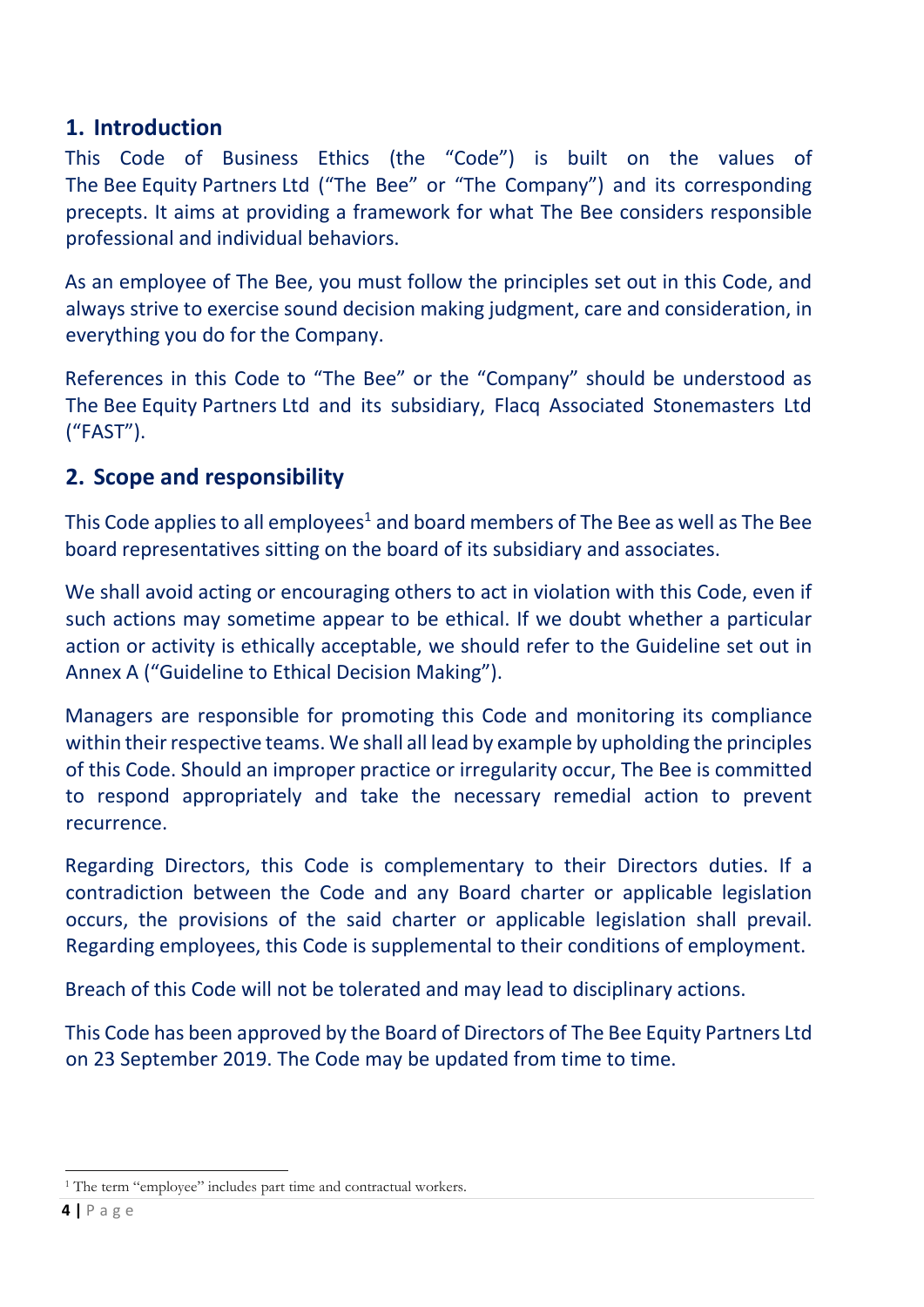#### **3. Workplace Behaviors**

**Our responsibility towards our colleagues and the community**

**----------------------------------------------------**

#### **Human Rights**

The Bee is committed to respect the human rights of all individuals potentially impacted by our activities, in line with the multiple treaties relating to the protection of human rights that Mauritius, our country, has signed.

The Bee is committed to the principles of non-discrimination and caring for people in difficulty and vulnerable.

As our business can play an important role in supporting the fulfillment of human rights, we are committed to the economic and human development of our employees and the communities in which we invest.

#### **Working Conditions and Equal Opportunity**

One of the values of The Bee is: People  $1<sup>st</sup>$ . Hence, we reckon that our people are unique and valuable and should be respected for their individual abilities and opinions. Therefore, we are committed to an inclusive workplace culture.

We shall not tolerate any form of harassment or discrimination based on gender, religion, race, national or ethnic origin, cultural background, social group, disability, sexual orientation, marital status, age or political opinion.

We shall provide equal employment opportunities and treat all employees fairly and with due respect. Managers shall only use merit, qualifications and other professional skills as a basis for decisions which concerns employees, such as recruitment, training, compensation and promotion.

#### **Safety and Health / Environment Sustainability**

The Bee is committed to provide a work environment which is safe for all and environmentally conscious. Preservation of the physical and moral integrity of employees and stakeholders is a must for The Bee. To that extent, The Bee strictly conforms with applicable safety and health legislations.

We shall be responsible for our own health, security and safety by being familiar with the risks present in our working environment and take corrective actions to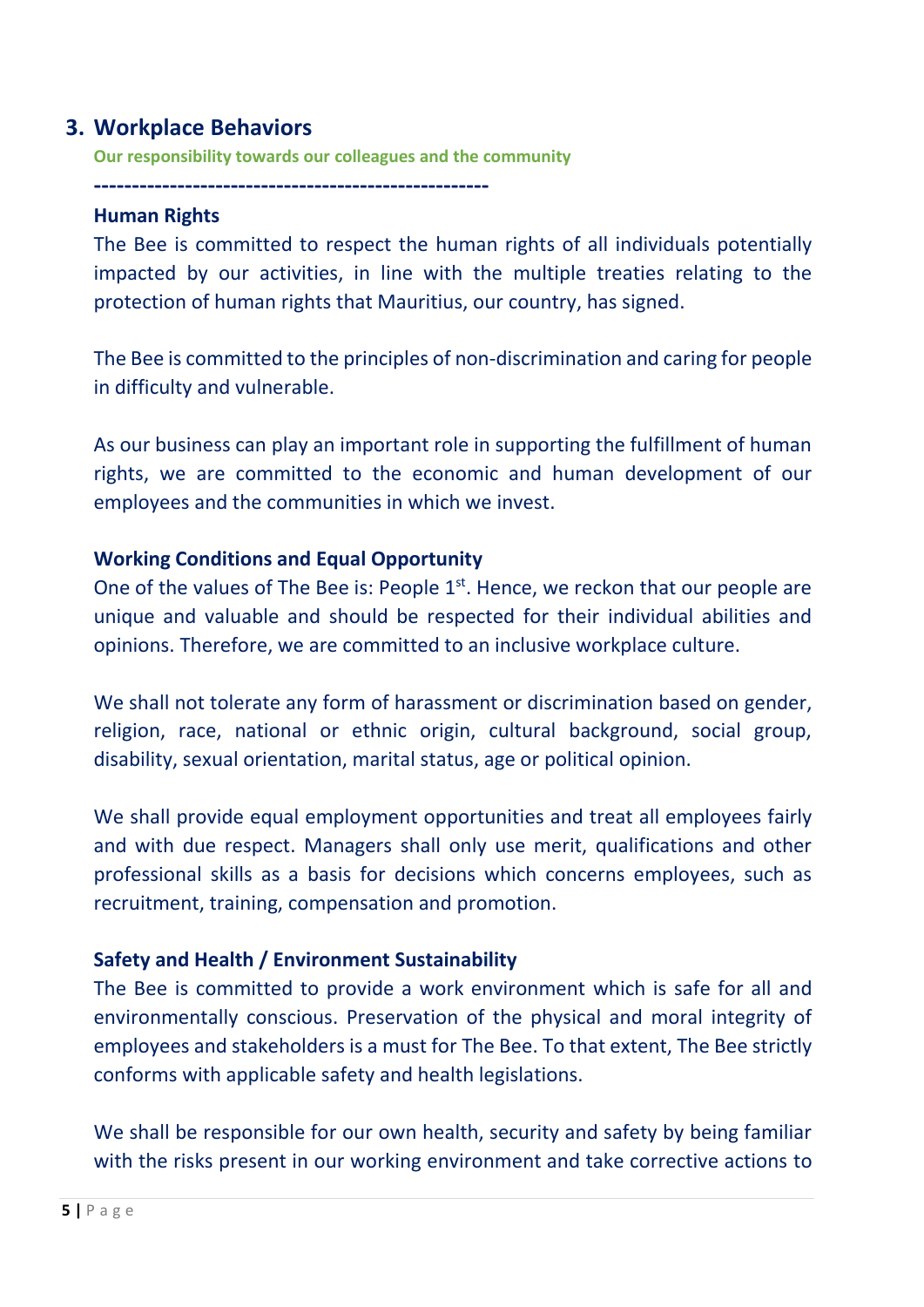mitigate any such risks. Any accident or incident, any unsafe situations at work that may cause injury or damage must be reported immediately to the immediate supervisor. We deserve to work in a safe environment.

Regarding environment sustainability, The Bee fostersinnovation and continuous improvement initiatives so that the services and products of our portfolio companies have minimal negative impact on the environment.

#### **Drugs and Alcohol / Intoxicants Abuse**

The Bee is a drug-free workplace. Accordingly, we shall not be under the influence of intoxicating substances, including alcohol, while at work for The Bee. We shall refrain from using, or encouraging others to use, intoxicants in a manner that can place The Bee or any of its partners in disrepute.

## **4. Business behaviors**

**When we apply the highest ethical standards in our interactions with all our stakeholders, we do participate in creating value for The Bee**

**----------------------------------------------------**

#### **Compliance with laws and corporate rules**

One shall comply with all applicable laws and regulations when conducting business on behalf of The Bee and one shall endeavor to keep abreast of all relevant changes in laws. One shall not assist anyone in any breach of laws, whether, or not, it constitutes an illegal act for the Company or oneself as an individual. One shall also comply with all relevant corporate rules including statutory documentation and internal procedures and policies in force at any time.

#### **Corruption and bribery**

The term corruption relates to a wide variety of activities. An act of corruption <sup>2</sup> can take the form of an offer, a promise, a solicitation or the receipt of a gratification as an inducement or reward to a person to do or not to do any act, with the intent to corrupt. The abuse of a public or private office for private gain is also an act of corruption. An agreement between two or more persons to act

 $\overline{a}$ <sup>2</sup> Refer to the definition of "act of corruption" under the Prevention of Corruption Act 2002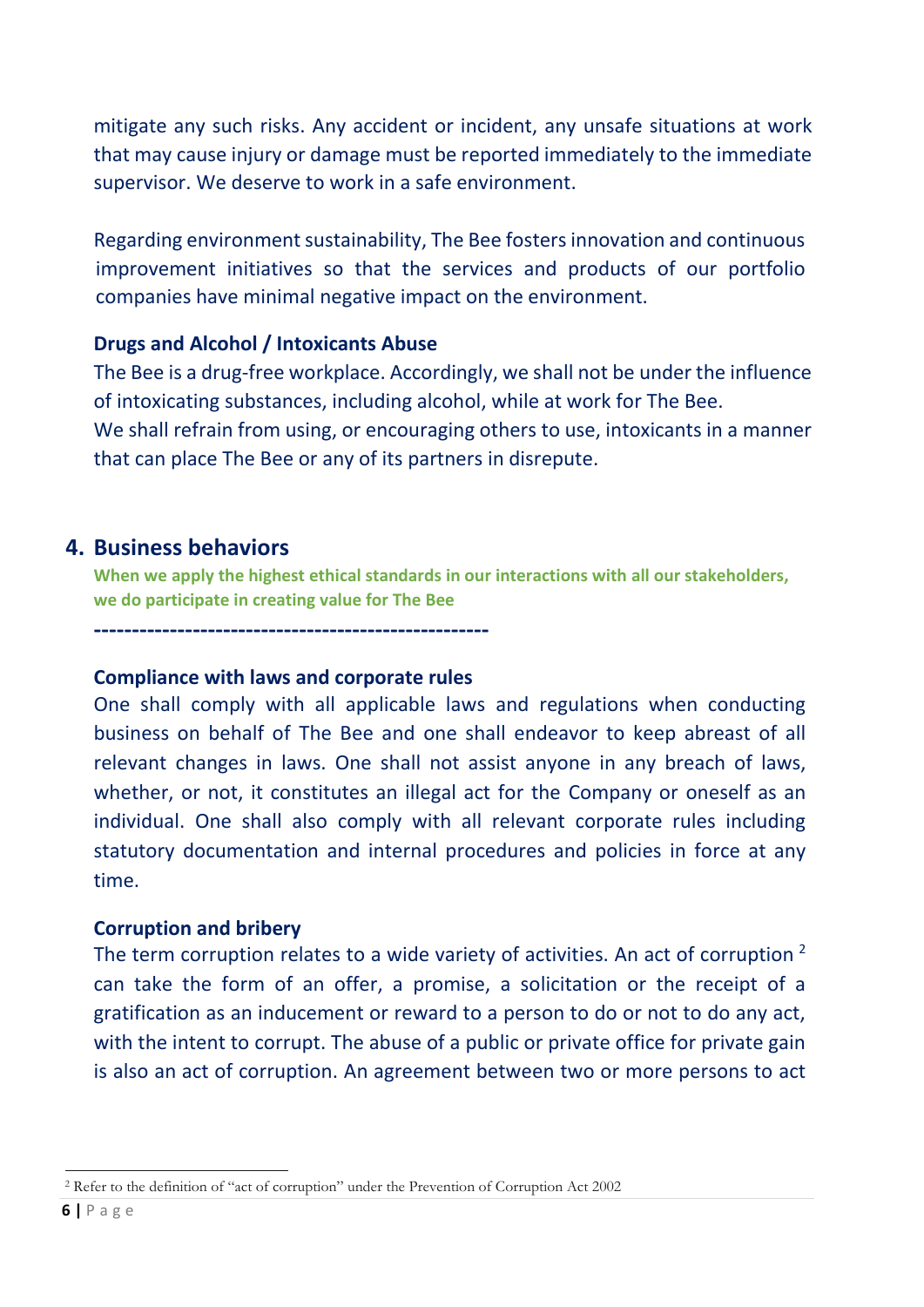or refrain from acting in violation of a person's duties in the private or public sector for profit or gain also amounts to corruption.

The Bee shall not tolerate any form of corruption and bribery, whether active or passive<sup>3</sup>, direct or indirect.

One shall never, in order to obtain or retain business or other advantage in the conduct of business, offer, promise or give anything of value or an undue advantage to a public official, private party or to any third party to influence such person to act or refrain from acting in relation to the performance of her/his duties. This applies regardless of whether the advantage is offered directly or through an intermediary.

Also, we shall not, in the conduct of our work, request, accept or receive any improper advantage that may influence our behaviors and decisions. Consequently, we shall be protected from any sanctions when refusing to participate in any action that is or can be perceived as an act of corruption, bribery or facilitation payment.

#### **Facilitation payments**

Facilitation payments, commonly known as "gousse" in Mauritian language, are payments made to secure the performance of a routine governmental action or public service or even a private action to which the facilitator is normally entitled.

This unethical (and illegal) practice is strictly prohibited at The Bee. We shall never initiate or encourage facilitation payments on behalf of the Company nor accept facilitation payments.

#### **Charitable donations, sponsorships and community investments**

Charitable donations will mainly take the form of CSR funding made to the *Fondation Joseph Lagesse mainly* or other NGOs for the benefit of society in areas such as entrepreneurship, education, health, culture and other social welfare causes. Funding by The Bee shall be made without expectation of any business return or favours but may result in goodwill among certain stakeholders.

Regarding sponsorships, these are payments, in cash or in kind, to associate the Company's name with an activity or an organization. In return The Bee receives

 $\overline{a}$ 

<sup>3</sup> Corruption can be active or passive. Active when the act is initiated by the corruptor (le "corrupteur") and passive when at the initiative of the corruptee (le "corrompu").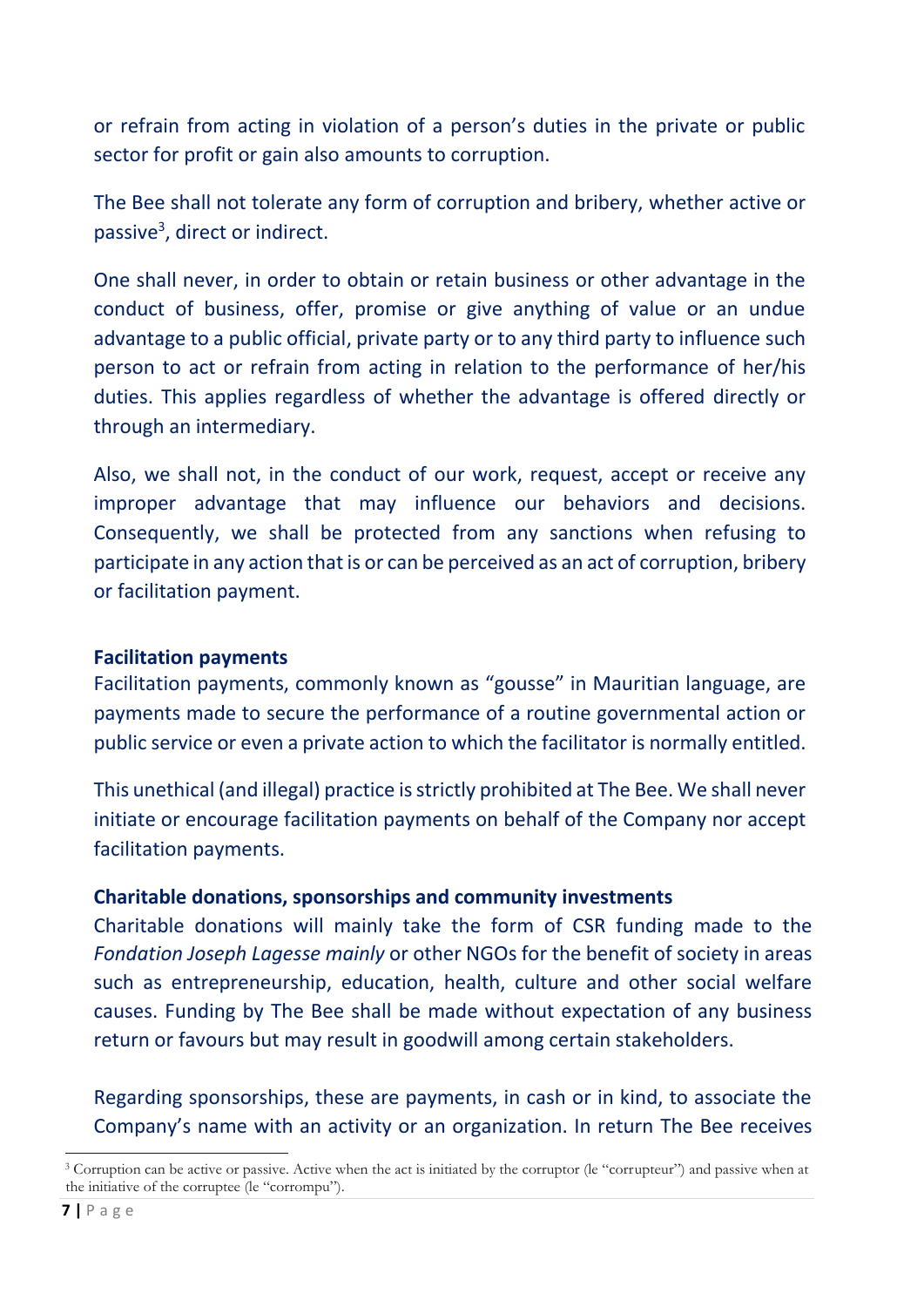rights and benefits, such as to promote its name, products and services. Sponsorships should reflect The Bee's values and contribute to a strengthened brand. In this regard, The Bee's decision to sponsor is based on specific sponsorship guidelines.

Finally, community investments are made to nurture local talents and build national capacity by promoting education, culture and developing infrastructure, protecting human rights, endorsing transparency and fighting corruption, and supporting the economic development of the country.

Except for charitable donations, sponsorships and community investments shall be based on a business case and should aim at benefitting both society and The Bee.

We need to bear in mind that one of the risks associated with the above activities is that they may prompt allegations of bribery. It is important to note that such payments are illegal if used as a disguise for bribery.

#### **Political contributions and activities**

As a corporate citizen, The Bee will participate responsibly to the democratic process in an impartial and transparent manner.

Financial, or other contributions to political parties, officials thereof or candidates for public office or during election campaigns will follow a specific validation process established by the Board of Directors of The Bee.

As required by applicable laws, The Bee will disclose all political donations in its annual report.

Nothing stops an employee from expressing its political views or participating in political activities as private citizens outside office hours. However, we should be careful that such conduct never brings The Bee into disrepute or interfere with our duties within the Company.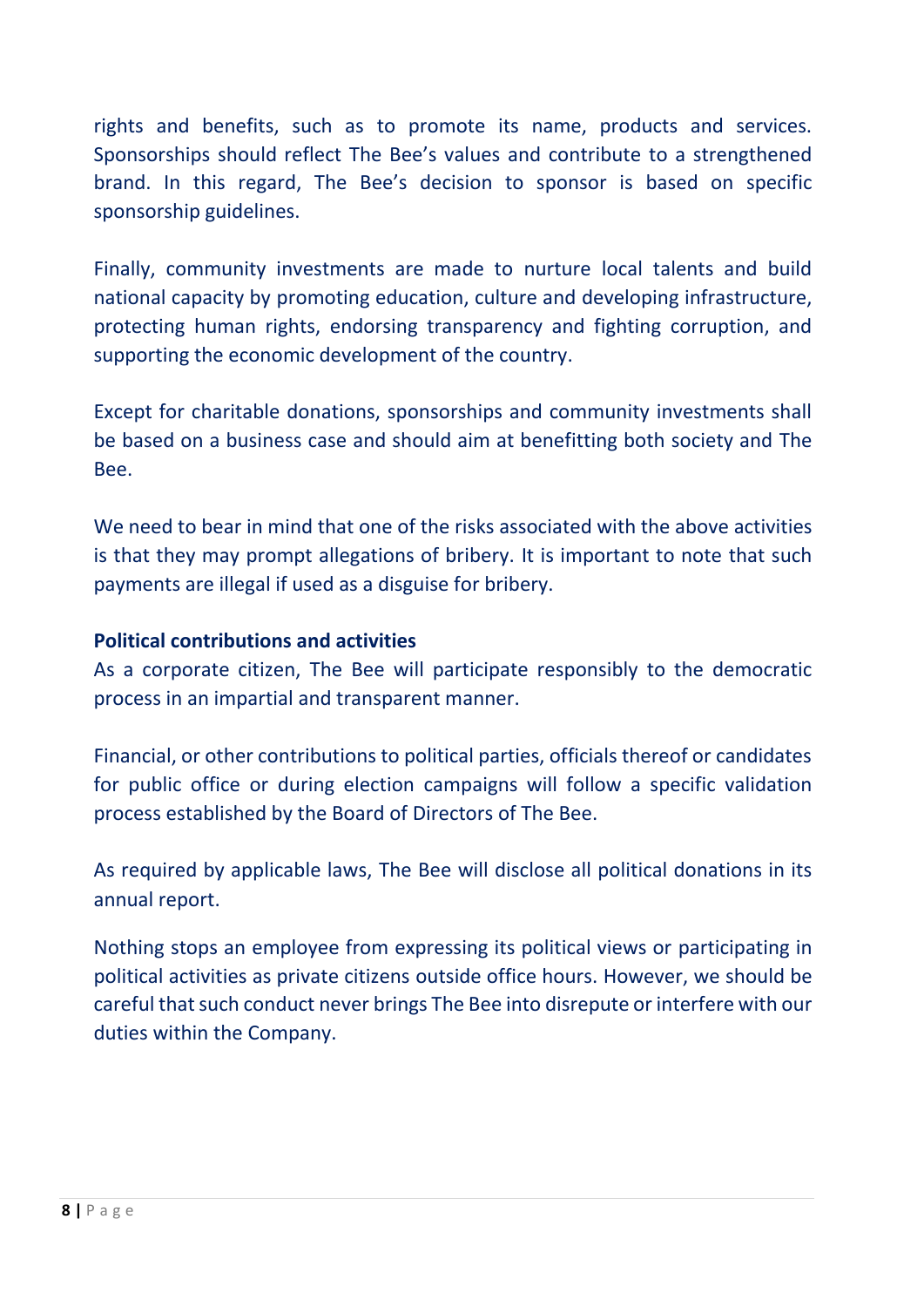#### **Fair competition**

We compete vigorously and fairly in full compliance with laws and business ethics. We shall therefore comply with all applicable competition laws.

We should seek advice from legal counsels in all matters involving risk of anticompetitive conduct for the Company, ourselves or any of our employees.

#### **Data protection and privacy**

The Bee endeavours to process personal data of data subjects (which includes current, former or potential employees, customers, suppliers or other business associates and their employees and other stakeholders) in accordance with the Mauritius Data Protection Act 2017, as may be amended from time to time, its regulations and such other applicable laws.

#### **Accurate and complete data, records, reporting and accounting**

All dealings of the Company shall be transparent and accurate except where confidentiality and other similar restrictions apply.

As a listed entity, The Bee is subject to listing standards which require the Company to provide full, fair, accurate and understandable disclosure in all financial reports and other documents filed with regulatory authorities as well as in its other public communications. We must exercise the highest standard of care in preparing such materials paying particular attention to compliance with generally accepted accounting principles. Systems of internal accounting controls are required at all times.

Our accounting records must always be kept and presented in accordance with the applicable laws. They shall not contain any false or intentionally misleading or artificial information. Moreover, they must fairly and accurately reflect in reasonable detail The Bee's assets, liabilities, revenues and expenses as well as all transactions or related occurrences which shall be fully and completely documented.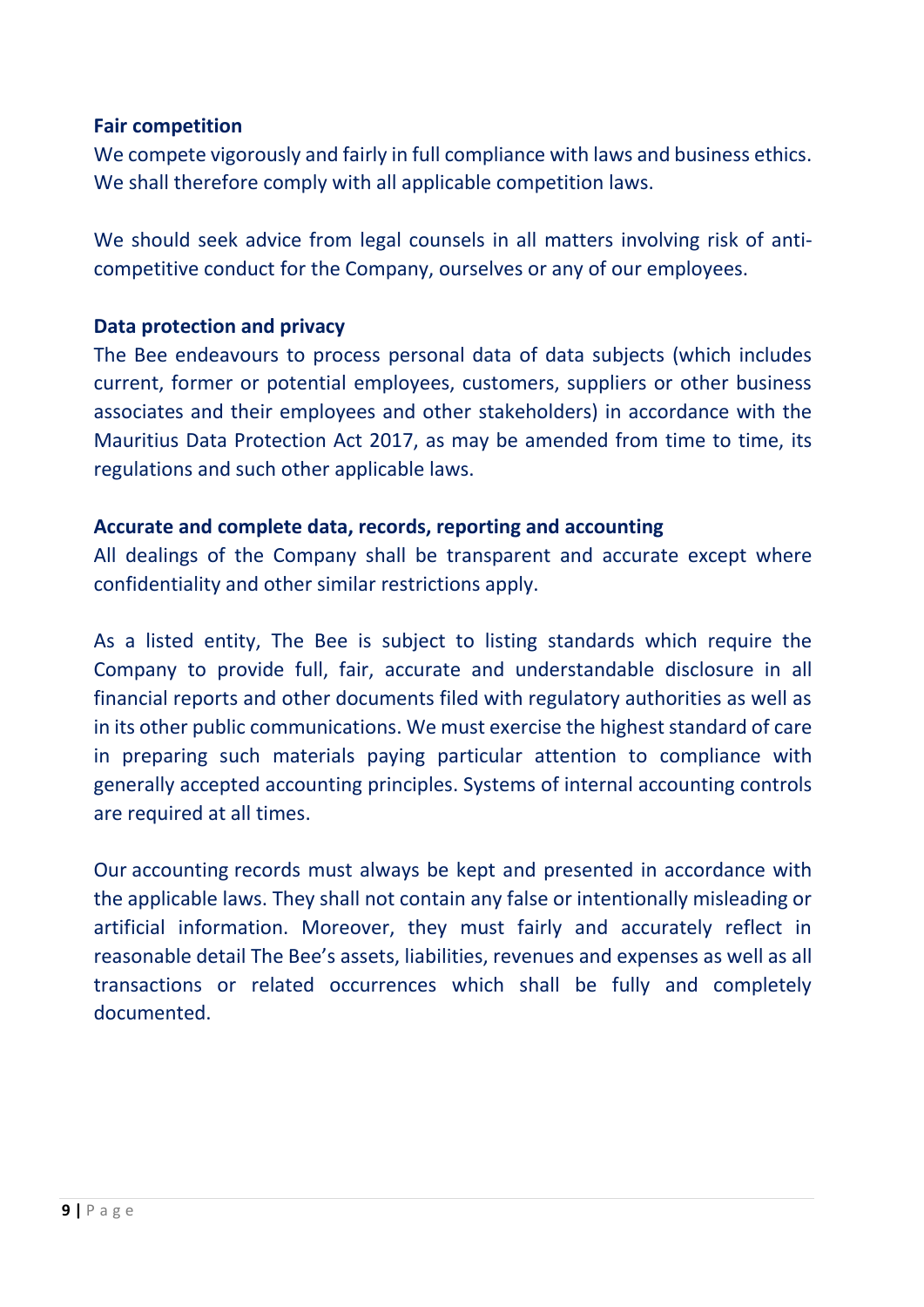#### **Prevention of money laundering and terrorism financing**

We are committed to comply with anti-money laundering and anti-terrorism laws. We will strive to ensure that our relevant operations have procedures in place to counter and report any suspicious conduct or activity relating to money laundering or the financing of terrorism.

#### **Management of external communication**

The Bee's image in domestic and regional markets is greatly influenced by our ability to communicate consistently and professionally with all our stakeholders including the media. Consequently, the Company shall maintain a principle of openness and be honest and responsive when dealing with interested parties outside The Bee and society at large.

To comply with our obligations as a listed entity, and to secure a consistent corporate image, only the following persons are generally authorized to speak to the media on behalf of The Bee – the Chairperson and the CEO.

Other senior executives of the Company, when specifically authorized, may also be required to interact with media where their intervention is specifically related to their area of responsibility.

#### **Fair procurement process**

As we insist that our suppliers act ethically, we, in turn, must exhibit the highest ethical standards. We must not only be fair in our dealings, but we must avoid any conduct which is capable of being seen as unethical.

In particular, those employeesinvolved in the procurement process must maintain and be seen to maintain the highest standards of integrity in all business relationships, both internally and externally, and firmly reject those practices which might reasonably be deemed improper so as to ensure that The Bee be considered as a trusted and respected commercial partner by its business community for not only carrying out its business efficiently but in a fair and reasonable manner and with integrity.

Ethical behaviour in procurement generally implies that our conduct should not foster the suspicion of any conflict between our professional duties and our private interests. Our actions should not give the impression to any stakeholder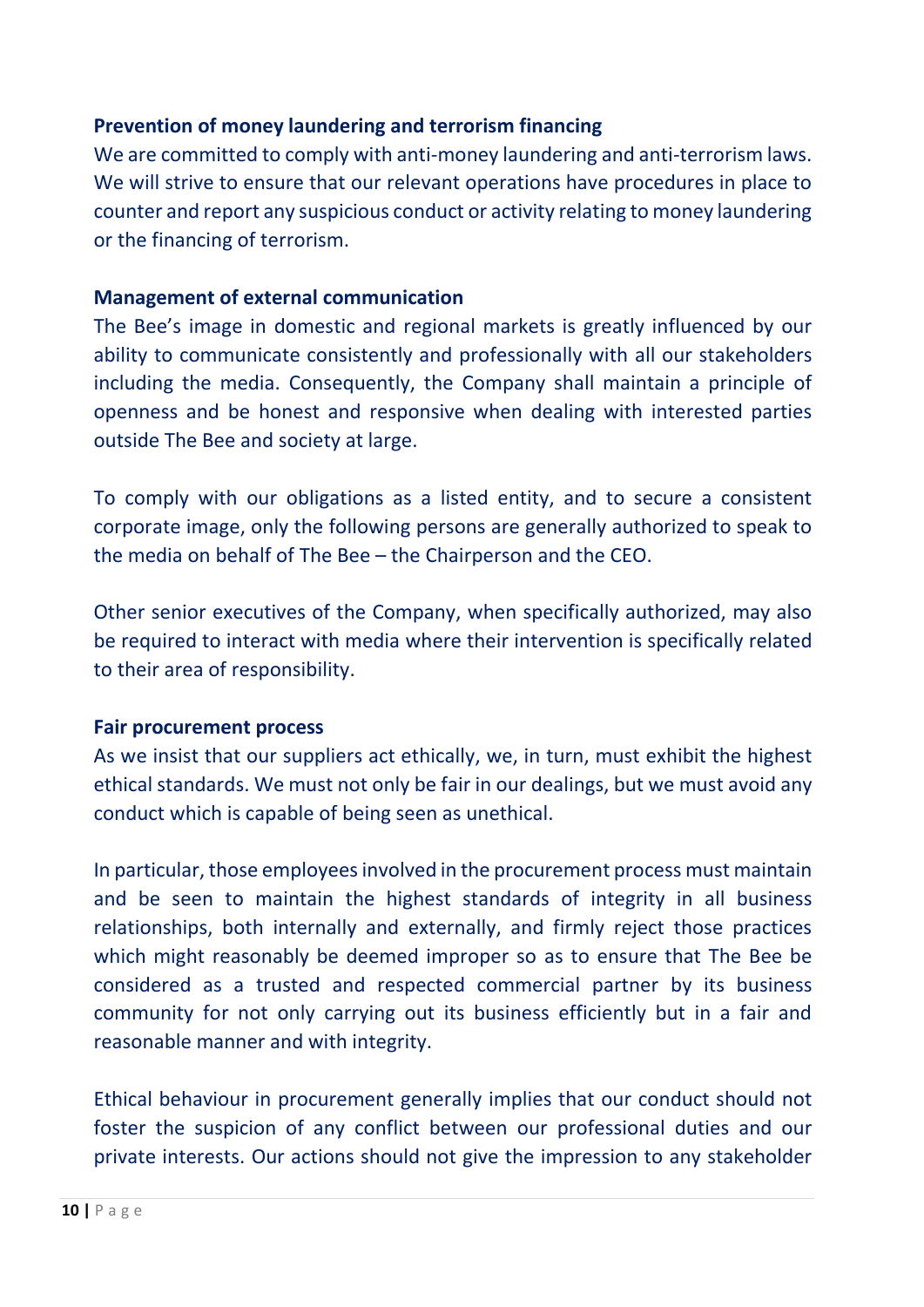and the public, that we have been or may have been influenced in any way to show favour or disfavour to any person or corporation. Dealings with our suppliers/contractors must at all times be honest, fair and even-handed, in line with the requirements of applicable legislations.

#### **5. Individual Behaviours**

**Our own personal conduct must be exemplary when dealing with partners, colleagues and stakeholders. We must also be respectful and sensitive to others, their cultures and habits.**

#### **Confidentiality**

Intangible assets, such as intellectual property, innovative ideas, business projects, recruitment plans and financial information, are valuable company assets and must be properly managed and protected.

The Bee's general policy of transparency shall never prevent appropriate protection of information that may be of value to The Bee's business interests. Information, other than general business knowledge or publicly available information, that has come to our knowledge during our service for the Company shall always be regarded as confidential and treated as such.

We all owe a duty of loyalty towards our employer, meaning that this principle of confidentiality should be also respected even when we have left the company. This duty of loyalty shall go beyond any confidentiality obligations which may be found in our employment agreement.

#### **Insider trading prohibited**

The Bee is listed on the Mauritian stock exchange and qualifies as a Reporting Issuer under our securities legislation. As such, The Bee strictly prohibits improper trading conduct and especially any occurrence of insider dealing or attempt of same. We shall consult the CEO or the company secretary for any information on the do's and don'ts regarding securities trading.

Inside information is non-public price sensitive information received or learned through our work at The Bee or otherwise which, if publicly known, may influence the price of the company's securities. We shall refrain from trading or giving advice concerning trade in the securities of The Bee and other listed companies on the basis of inside information.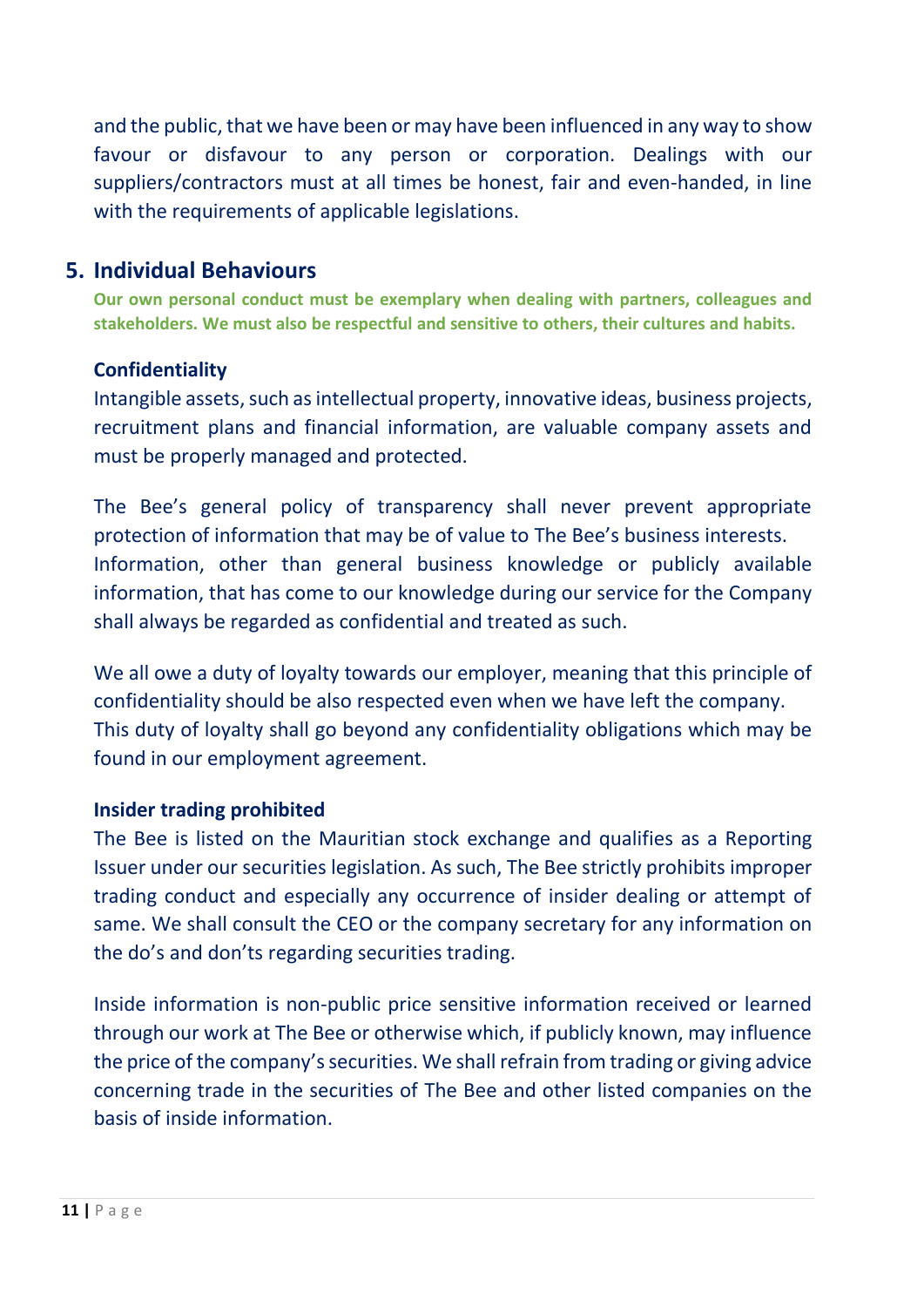#### **Conflict of interest**

We shall not seek to obtain improper advantages, directly or indirectly, for ourselves or someone closely related to us, or in any other way harm The Bee's interests, whether or not this constitutes fraud.

We shall not take part in, or seek to influence, any decision under circumstances than can give rise to an actual or perceived conflict of interest. Such circumstances may be, but are not limited to, a personal interest (economic or otherwise) directly or through someone closely related to us.

We should avoid having a personal ownership interest, directly or indirectly, in any other business or enterprise if it compromises or could appear to compromise our duties at The Bee. As an employee, if we are in such a situation, we shall immediately inform our CEO.

Employees shall always consult with, and get approval from, the CEO before engaging in any activity that may promote or be perceived to promote the interests of a competitor, customer or supplier (or other business associates) at the detriment of the Company's interests - this includes serving on the board of directors of such persons. One must never act in competition with his/her employer's business activities or otherwise, in contravention with his/her employer's interests.

We shall not use confidential information that has come to our knowledge during the exercise of our duties for any personal gain.

If we become aware of a potential or perceived conflict of interest involving colleagues, we shall, without delay, notify our CEO. Conflicts of interest may not always be clear-cut, so, in case of doubt, we should also consult the legal counsels of the Company.

#### *Dealing with conflict of interest at The Bee Board level*

Mauritius has a relatively small pool of professional directors and a highly interconnected business community. Hence, it increases the likelihood of situations of actual or potential conflicts of interest occurring. Such situations must be properly monitored and addressed by the Board in consultation with the Audit and Risk Committee, as the case may be.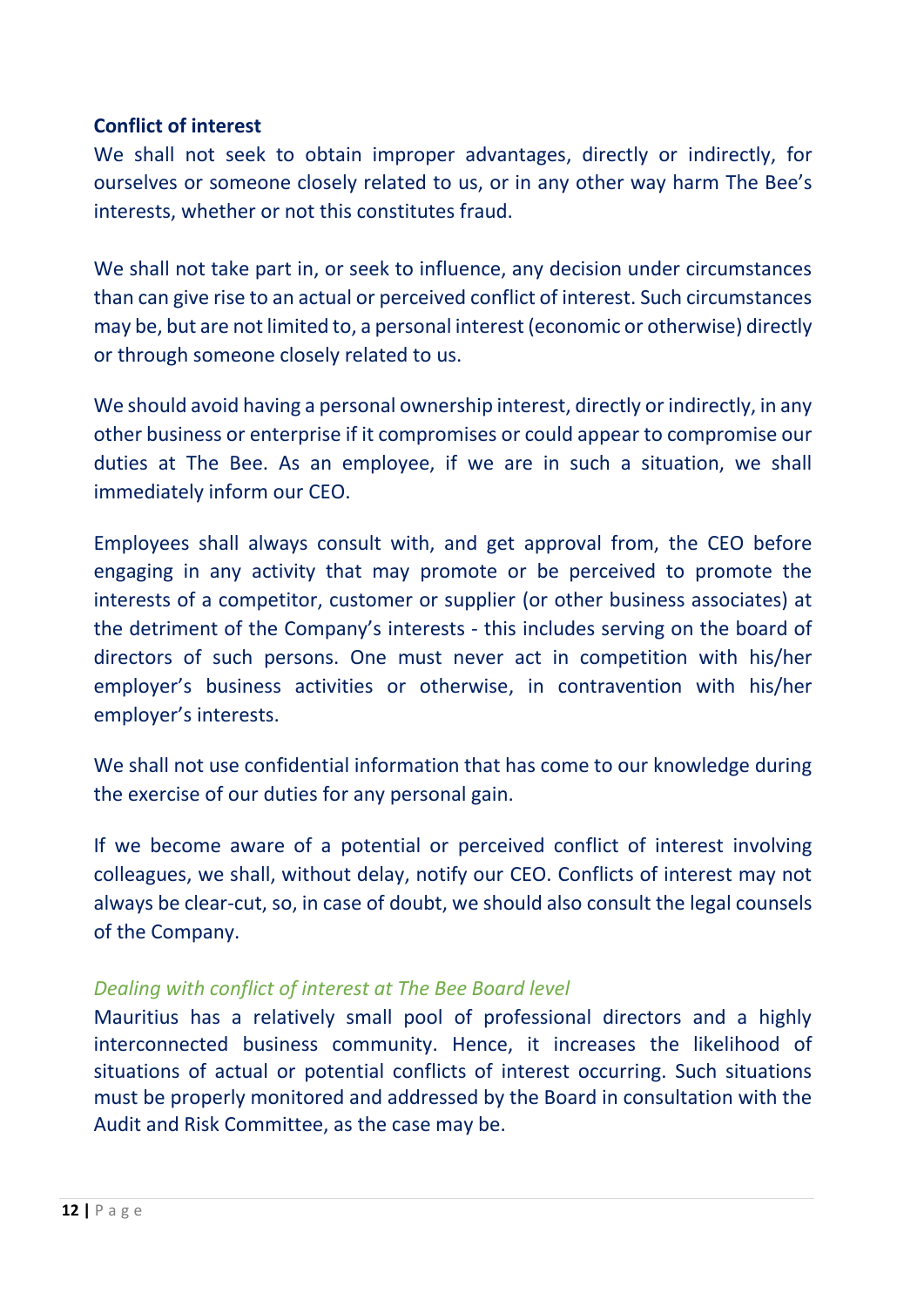At The Bee, with the support of the Audit & Risk Committee, the Board is responsible for addressing any conflicts of interest between the Company and members of the Board. To that effect, the Board is responsible for the following:

- (i) the governance processes in place to address situations of actual or potential conflicts of interest and the changes required to the governance processes to address more effectively such situations;
- (ii) situations of actual or potential conflicts of interests of potential candidates prior to their appointment as directors on the Board; and
- (iii) situations of actual or potential conflicts of interests of the directors of The Bee at the time of renewal of every director's mandate on the Board.

The Board has also delegated to the Audit and Risk Committee the explicit responsibility for:

- (i) reviewing and approving related-party transactions; and
- (ii) working with the internal and external auditor on detecting and reporting on related-party transactions.

#### **Proper use of the Company property and assets**

It is our responsibility to safeguard the assets, property and records of The Bee and its customers, suppliers and other business partners. All these assets shall be used and maintained with care and respect while guarding against waste and abuse. The use of materials, financial and other assets or facilities for purposes not directly related to the Company's business (or outside the manner intended or directed) is prohibited except if authorized by an appropriate representative of The Bee. The same principle applies to the removal or borrowing of company assets without permission.

Theft or embezzlement of company's assets, whether through misappropriation of physical equipment, accessories, devices etc. or intangible assets such as software information, client database, documents, records, reports etc. or intentional misreporting of time spent at work or expenses, could lead to disciplinary measures as well as criminal proceedings.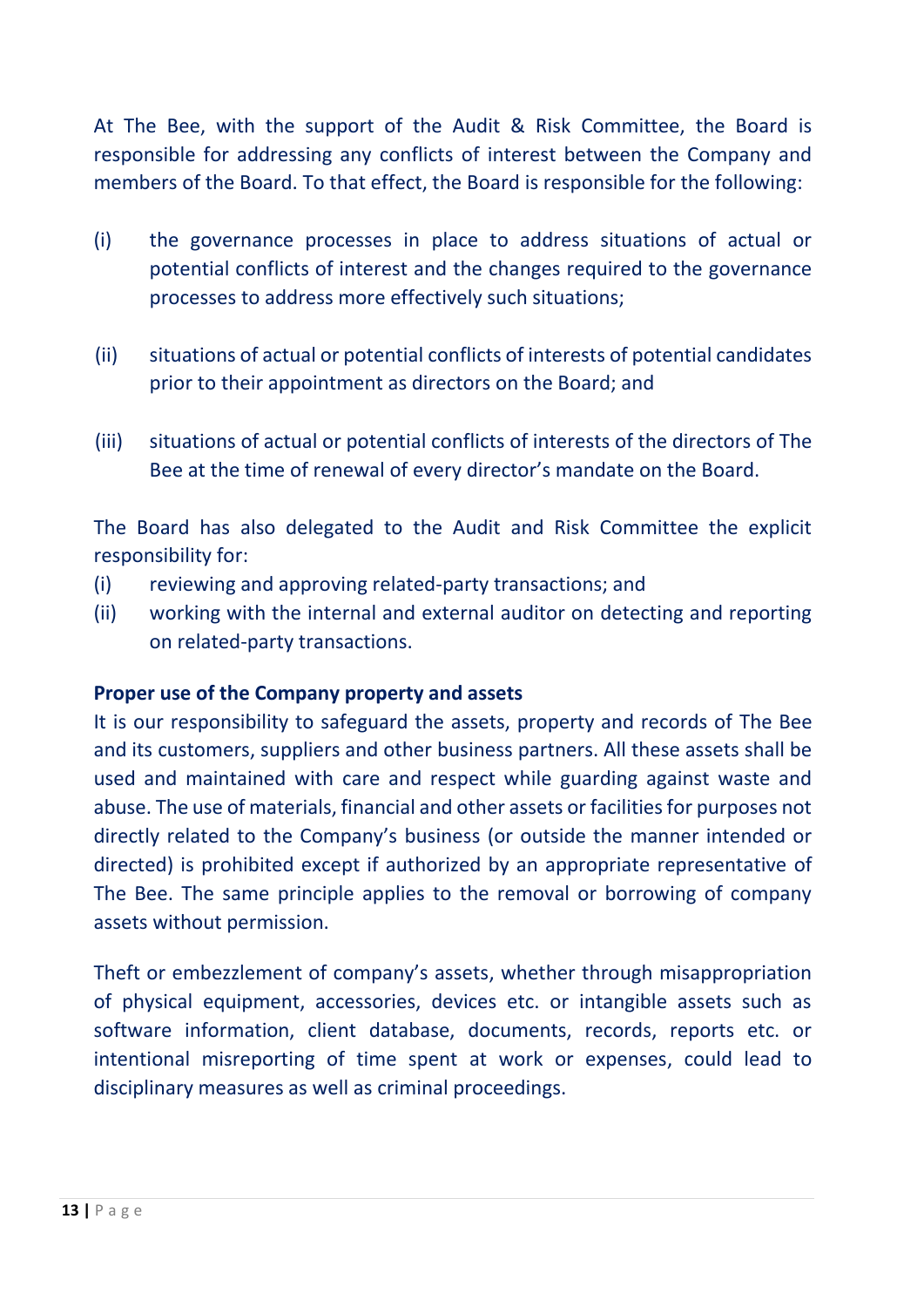# **6. Gifts & hospitality policy**

Gifts, hospitality expenses or other favours to and from public officials are prohibited.

Regarding business associates or partners, gifts and other favours shall comply with accepted good business practice. Gifts and other favours can only be offered or received provided that they are modest, in value and frequency, and if the context is appropriate. Reasonable hospitality expenses (meals, travels, lodging and entertainment) incurred on behalf of business associates or partners are generally acceptable if directly related and proportionate to the promotion, demonstration or explanation of the Company's services or products. In no event, a gift, hospitality or other expenditure should have the purpose of directing or causing the recipient to improperly perform his or her duties.

We are not permitted to offer to or receive from business associates/partners gifts or favours that may affect or appear to affect our integrity or independence. Gifts and other favours can only be offered or accepted to the extent that they are modest, both in value and frequency, and provided the time and place are appropriate.

We can ask ourselves the following questions to help us appreciate the acceptability of a courtesy gift:

- $\checkmark$  Would we be embarrassed if anyone found out about the gift?
- $\checkmark$  How would we feel if you read about it in the press?
- $\checkmark$  Does receipt of the gift or hospitality influence us in any way?

If the answer to any of the above question is clearly yes, then the gift should not be accepted. If we still have a doubt then we shall, without delay, notify the CEO or Chairperson who will assess the situation and determine if our integrity or independence may be perceived to be affected given the materiality and context of the gift.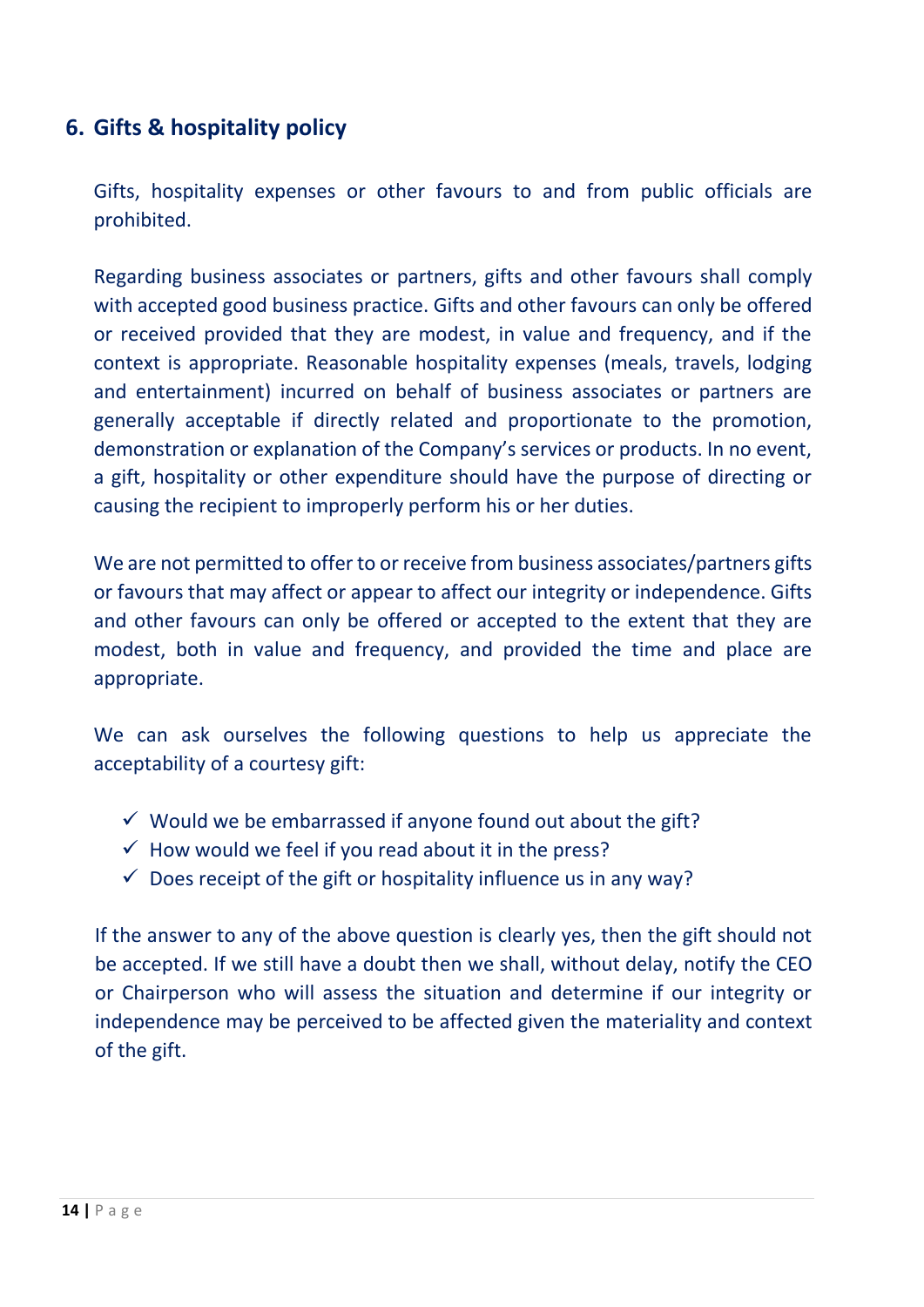# **7. Raising concerns openly**

We want to stimulate open discussions about ethics in a constructive way.

We are all expected to behave in accordance with The Bee's values in every aspect of our employment, not only by acting with integrity but also by openly expressing our concerns when we feel that the Company's values are being breached. If we come across anything that we find to be unethical, or might constitute a breach of law and/or this Code and/or other internal policies or procedures, we should report it.

Normally such concerns and complaints should be first discussed with the immediate manager/supervisor. If we feel or see that this route is not appropriate or unproductive/inefficient, then we may address these issues with the CEO, the Chairperson or the Company secretary.

Anyone who raises a concern in good faith shall be immune against any sanctions due to his/her report. Reports will be treated confidentially with due regard to applicable data protection requirements. It is a breach of this Code to retaliate against anyone for reporting a concern in total good faith. On the contrary, if one knowingly submits a malicious report, he/she could be subject to disciplinary actions.

The Board of The Bee will regularly review the adequacy and security of the above "whistleblowing" process to ensure that same allow proportionate and independent investigations of unethical matters reported and that appropriate follow up action is taken.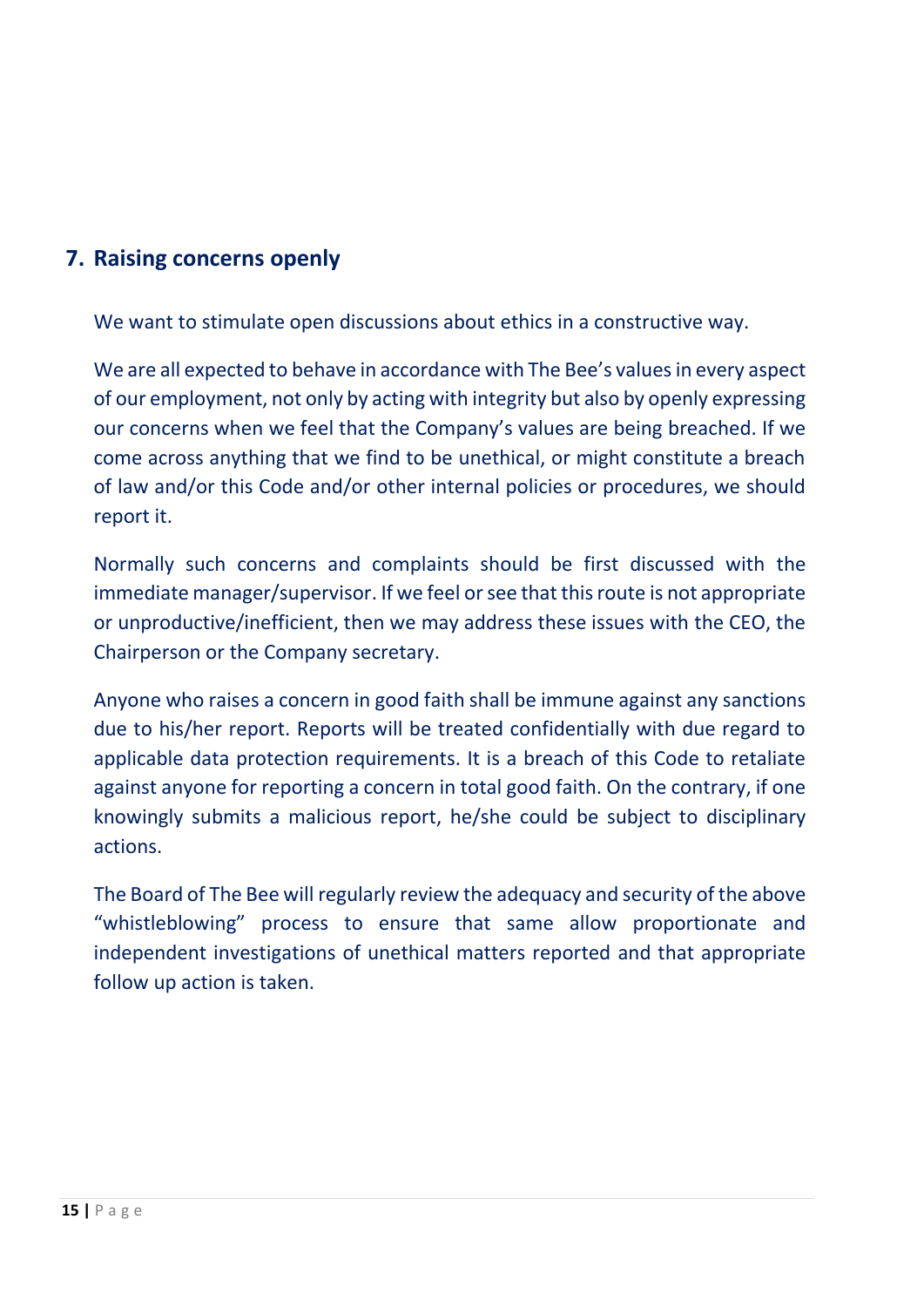# **8. Administration of the code and the governance of ethics risk<sup>4</sup>**

The Code will be administered by the CEO who may designate somebody of the team to assist him in his task in managing ethics risk within the organisation.

#### **Roles of governance players**

- (i) The Board of Directors:
	- Governs and supervises the ethical processes making sure that ethical behaviours prevail/are encouraged;
	- Adopts a Code of Ethics;
	- Evaluates implementation of the Code and compliance of the Company with its ethical principles and standards;
	- Addresses any conflict of interests between the Company and members of the Board;
	- Reviews cases of unethical activity by employees or the company;
	- Ensures that the governance processes in place to address situations of actual or potential conflicts of interest are implemented and adhered to; and
	- Reviews and approves any situations of actual or potential conflicts of interest.
- (ii) The Audit and Risk Committee:
	- Reviews and approves related-party transactions; and
	- Works with the auditor on detecting and reporting on related-party transactions.
- (iii) The CEO:
	- Is responsible for administering the Code and advising on ethics;
	- Handles the channelling of complaints internally and externally;
	- Identifies and reports on a regular basis to the Board on any ethical issues/challenges and on any necessary updates to the Code;

 $\overline{a}$ <sup>4</sup> "*Ethics risk can be defined as potentially detrimental or beneficial outcomes caused by unethical or ethical conditions or behaviors respectively*" (Swartz & Gibb, 1999:178)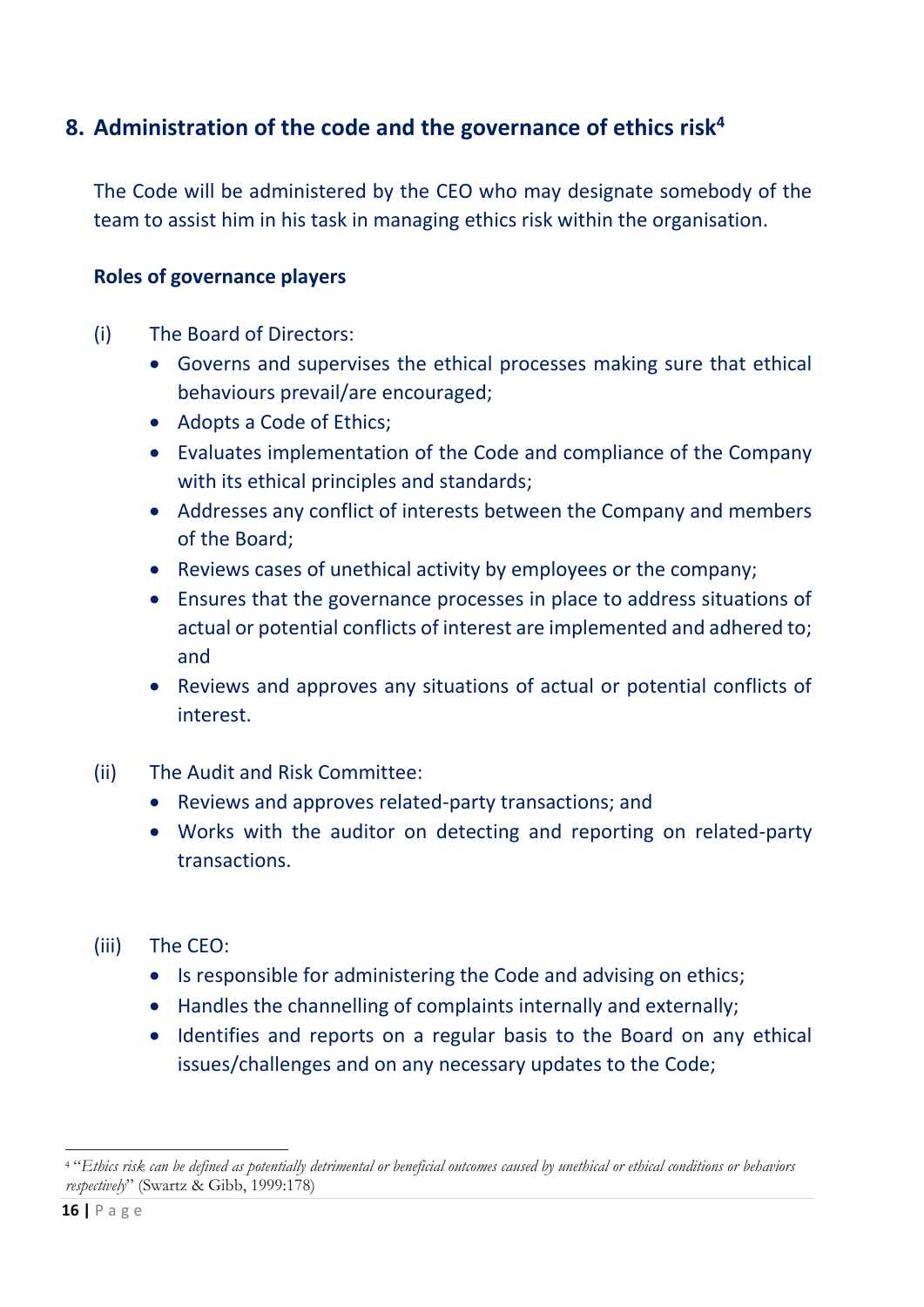- (iv) FAST level (subsidiary)
	- Nomination of an ethics champion at the level of the Board and/or within the organization.
	- Creation of a reporting process on ethics risks to The Bee within the risk management framework.

#### Ethics risk assessment

In addition, The Bee's ethics risks may evolve in nature, frequency and impact over time and need to be managed.

Hence, the CEO will conduct, at least once every 2 years, an ethics risk assessment within The Bee to review the risks (relating to ethics) faced by the Company, identify new ones (if any) and update the Code accordingly.

In light of the CEO report, the Board will be able to monitor and evaluate compliance with its established ethical principles and standards.